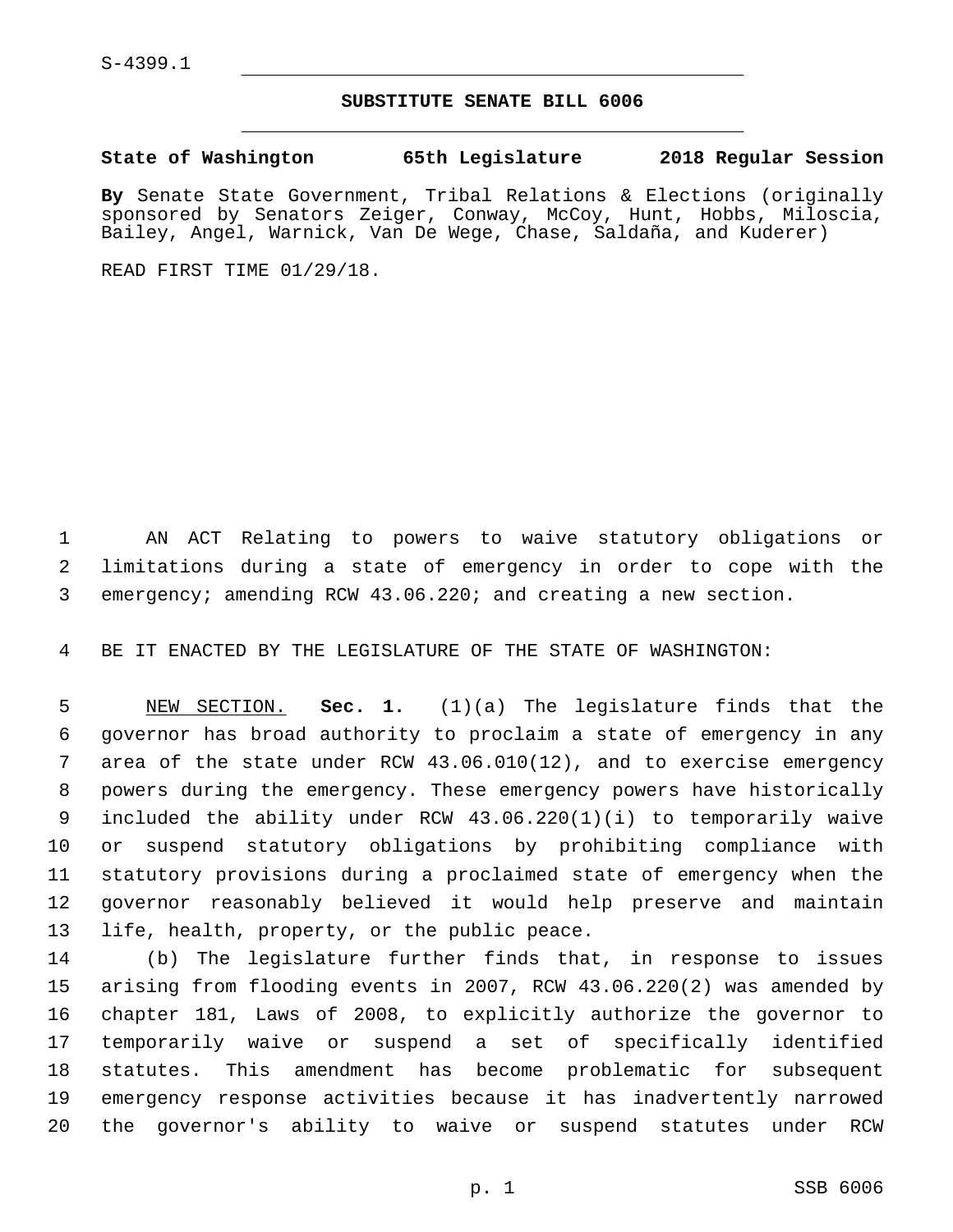43.06.220(1)(i) by issuing orders temporarily prohibiting compliance with statutes not expressly identified in RCW 43.06.220(2).

 (2) The legislature intends to allow the governor to immediately respond during a proclaimed state of emergency by temporarily waiving or suspending other statutory obligations or limitations prescribing the procedures for conduct of state business, or the orders, rules, or regulations of any state agency, if strict compliance would in any way prevent, hinder, or delay necessary action in coping with the 9 emergency.

 **Sec. 2.** RCW 43.06.220 and 2008 c 181 s 1 are each amended to 11 read as follows:

 (1) The governor after proclaiming a state of emergency and prior to terminating such, may, in the area described by the proclamation 14 issue an order prohibiting:

 (a) Any person being on the public streets, or in the public parks, or at any other public place during the hours declared by the 17 governor to be a period of curfew;

 (b) Any number of persons, as designated by the governor, from assembling or gathering on the public streets, parks, or other open 20 areas of this state, either public or private;

 (c) The manufacture, transfer, use, possession or transportation of a molotov cocktail or any other device, instrument or object designed to explode or produce uncontained combustion;

 (d) The transporting, possessing or using of gasoline, kerosene, or combustible, flammable, or explosive liquids or materials in a glass or uncapped container of any kind except in connection with the normal operation of motor vehicles, normal home use or legitimate 28 commercial use;

 (e) The possession of firearms or any other deadly weapon by a person (other than a law enforcement officer) in a place other than 31 that person's place of residence or business;

(f) The sale, purchase or dispensing of alcoholic beverages;

 (g) The sale, purchase or dispensing of other commodities or goods, as he or she reasonably believes should be prohibited to help 35 preserve and maintain life, health, property or the public peace;

 (h) The use of certain streets, highways or public ways by the 37 public; and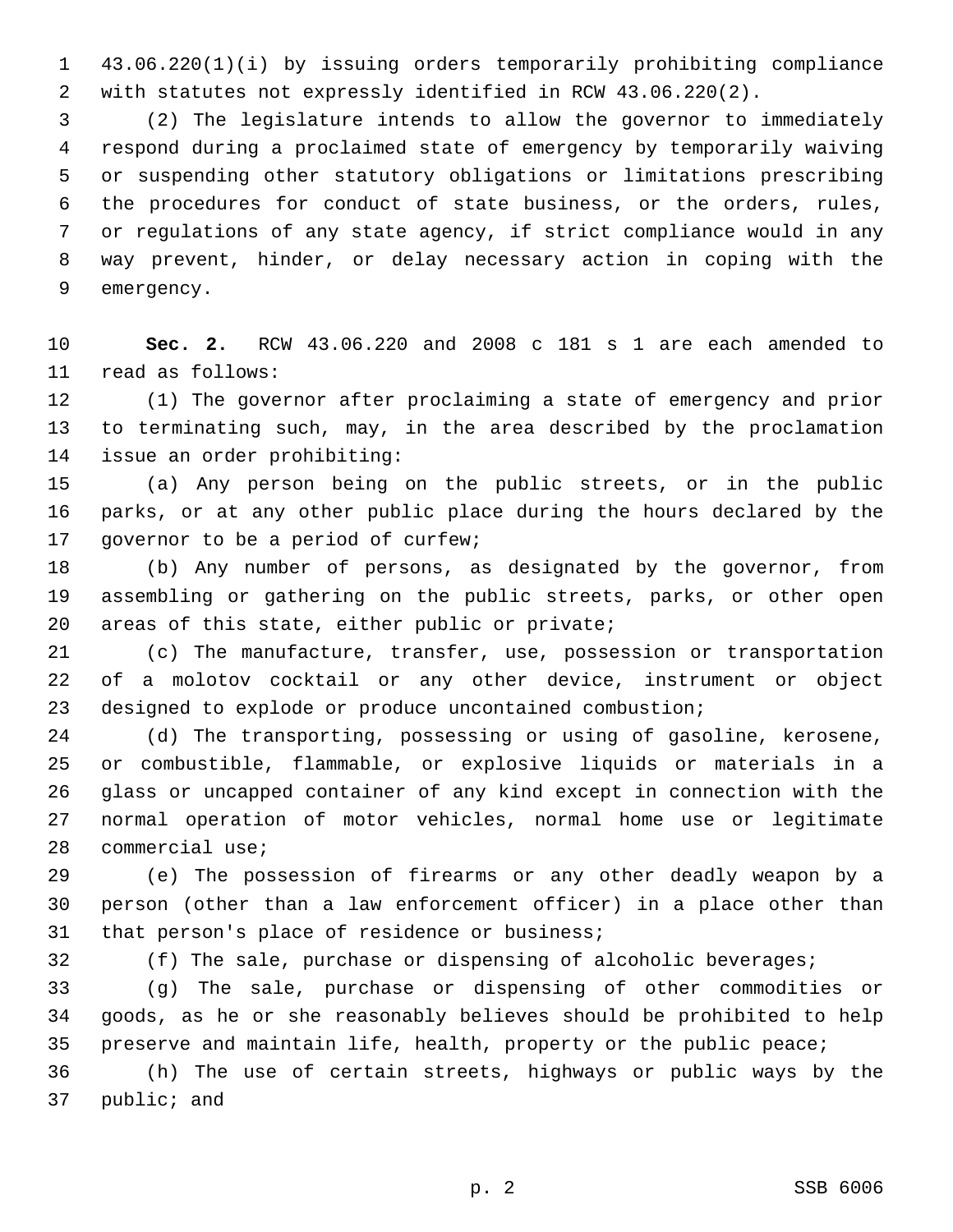(i) Such other activities as he or she reasonably believes should be prohibited to help preserve and maintain life, health, property or 3 the public peace.

 (2) The governor after proclaiming a state of emergency and prior to terminating such may, in the area described by the proclamation, issue an order or orders concerning waiver or suspension of statutory obligations or limitations in any or all of the following areas as further specified and limited by chapter 181, Laws of 2008:

(a) Liability for participation in interlocal agreements;

 (b) Inspection fees owed to the department of labor and 11 industries;

(c) Application of the family emergency assistance program;

 (d) Regulations, tariffs, and notice requirements under the jurisdiction of the utilities and transportation commission;

 (e) Application of tax due dates and penalties relating to 16 collection of taxes; ((and))

17 (f) Permits for industrial, business, or medical uses of alcohol<sub>i</sub> and

 (g) Such other statutory and regulatory obligations or limitations prescribing the procedures for conduct of state business, 21 or the orders, rules, or regulations of any state agency if strict 22 compliance with the provision of any statute, order, rule, or 23 regulation would in any way prevent, hinder, or delay necessary action in coping with the emergency, unless (i) authority to waive or suspend a specific statutory or regulatory obligation or limitation has been expressly granted to another statewide elected official or 27 (ii) the waiver or suspension would conflict with federal requirements that are a prescribed condition to the allocation of federal funds to the state. The governor shall give as much notice as practical to legislative leadership and impacted local governments 31 when issuing orders under this subsection  $(2)(q)$ .

 (3) In imposing the restrictions provided for by RCW 43.06.010, and 43.06.200 through 43.06.270, the governor may impose them for such times, upon such conditions, with such exceptions and in such areas of this state he or she from time to time deems necessary.

 (4) No order or orders concerning waiver or suspension of statutory obligations or limitations under subsection (2) of this section may continue for longer than thirty days unless extended by the legislature through concurrent resolution. If the legislature is not in session, the waiver or suspension of statutory obligations or